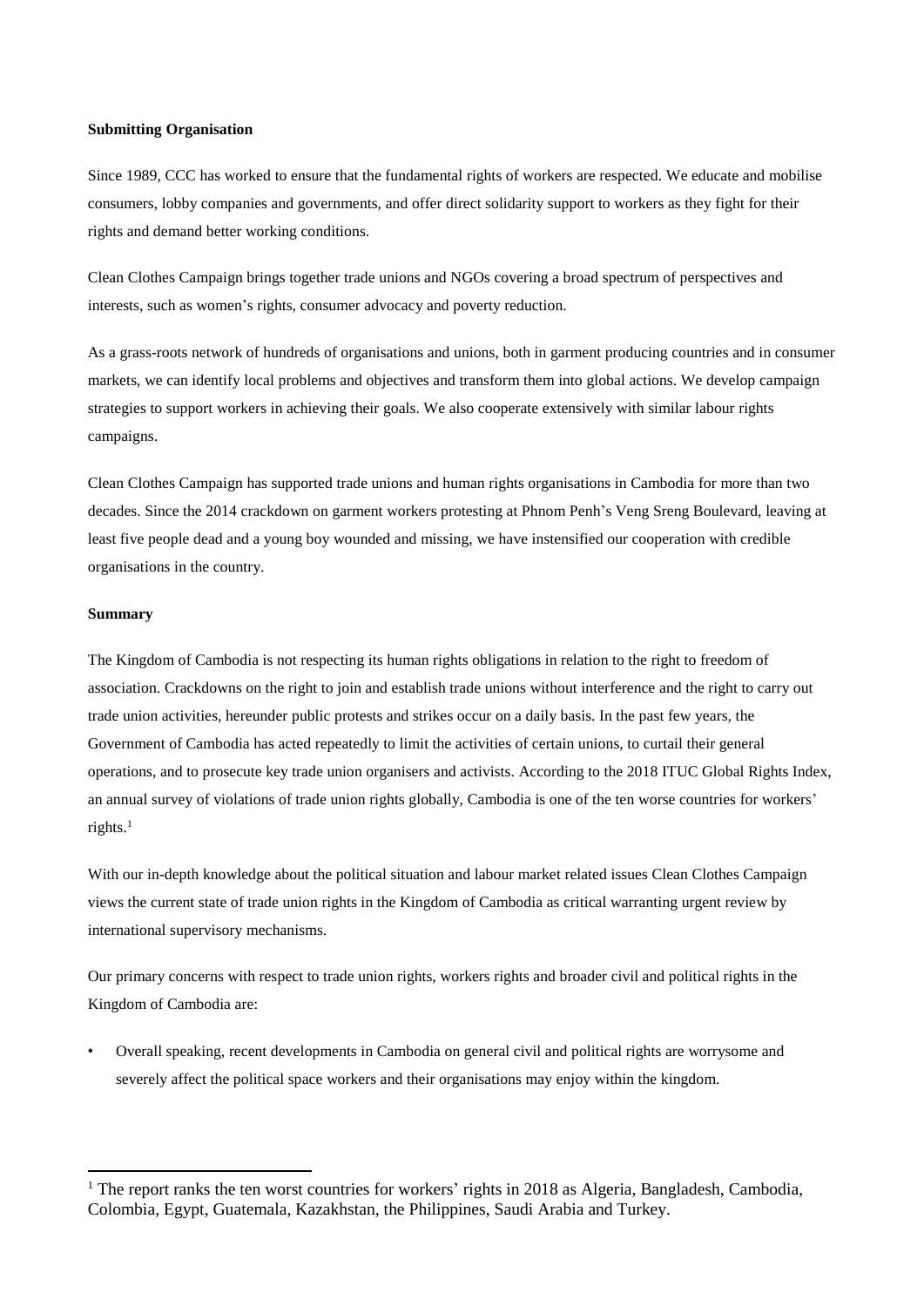- The Law and the underlying Prakas unduly curtail workers associational rights by reserving main representation and bargaining rights to those unions who have obtained the so-called Most Representative Status.
- The associational rights of workers are further diminished by an unreliable, burdensome registration process of any union.
- Especially the lack to judicial remedy in labour)management disputes sets the context of non-respect for a broad range of labour rights issues.
- The political space for unions to represent their workers is further eroded by a longstanding and ongoing criminalisation of worker protests and other activities of workers.

## **International Human Rights Obligations of the Kingdom of Cambodia**

The Universal Declaration of Human Rights makes it clear that "everyone has the right to form and to join trade unions for the protection of his interests"<sup>2</sup>. In 1992 the Kingdom of Cambodia ratified the International Covenant on Economic, Social and Cultural Rights obliging State parties to ensure the right to form and join trade unions of their own choice, including at national and international level<sup>3</sup>. The Covenant further states that trade unions have the right to function freely and to take strike action<sup>4</sup>. However, the Kingdom of Cambodia has not signed nor ratified the Optional Protocol to the International Convenant on Economic, Social and Cultural Rigths.

The International Covenant on Civil and Political Rights was also ratified by The Kingdom of Cambodia in 1992 and stipulates that, "everyone shall have the right to freedom of association with others, including the right to form and join trade unions for the protection of his interests" 5 . In addition Article 19 of the ICCPR requires signatory states to guarantee the right to freedom of expression, including the right to receive and impart information and ideas of all kinds regardless of frontiers. Namely "Everyone shall have the right to hold opinions without interference" and "Everyone shall have the right to freedom of expression; this right shall include freedom to seek, receive and impart information and ideas of all kinds, regardless of frontiers, either orally, in writing or in print, in the form of art, or through any other media of his choice. Although the Kingdom of Cambodia has signed the Optional Protocol to the International Covenant on Civil and Political Rights it still has yet to deposit an instrument of ratification or accession.

The Kingdom of Cambodia has also ratified ILO Convention No. 87 on Freedom of Association and Protection of the Right to Organise (1948), and ILO Convention No. 98 on the Right to Organise and Collective Bargaining (1949).

# **Civil and Political Rights**

The evolution of workers rights in Cambodia has been affected by a signifcant deteroriation, of not the total collapse, of

1

<sup>2</sup> Universal Declaration of Human Rights, Article 23(4)

<sup>3</sup> ICESCR, Article 8

<sup>4</sup> ibid

<sup>5</sup> ICCPR article 22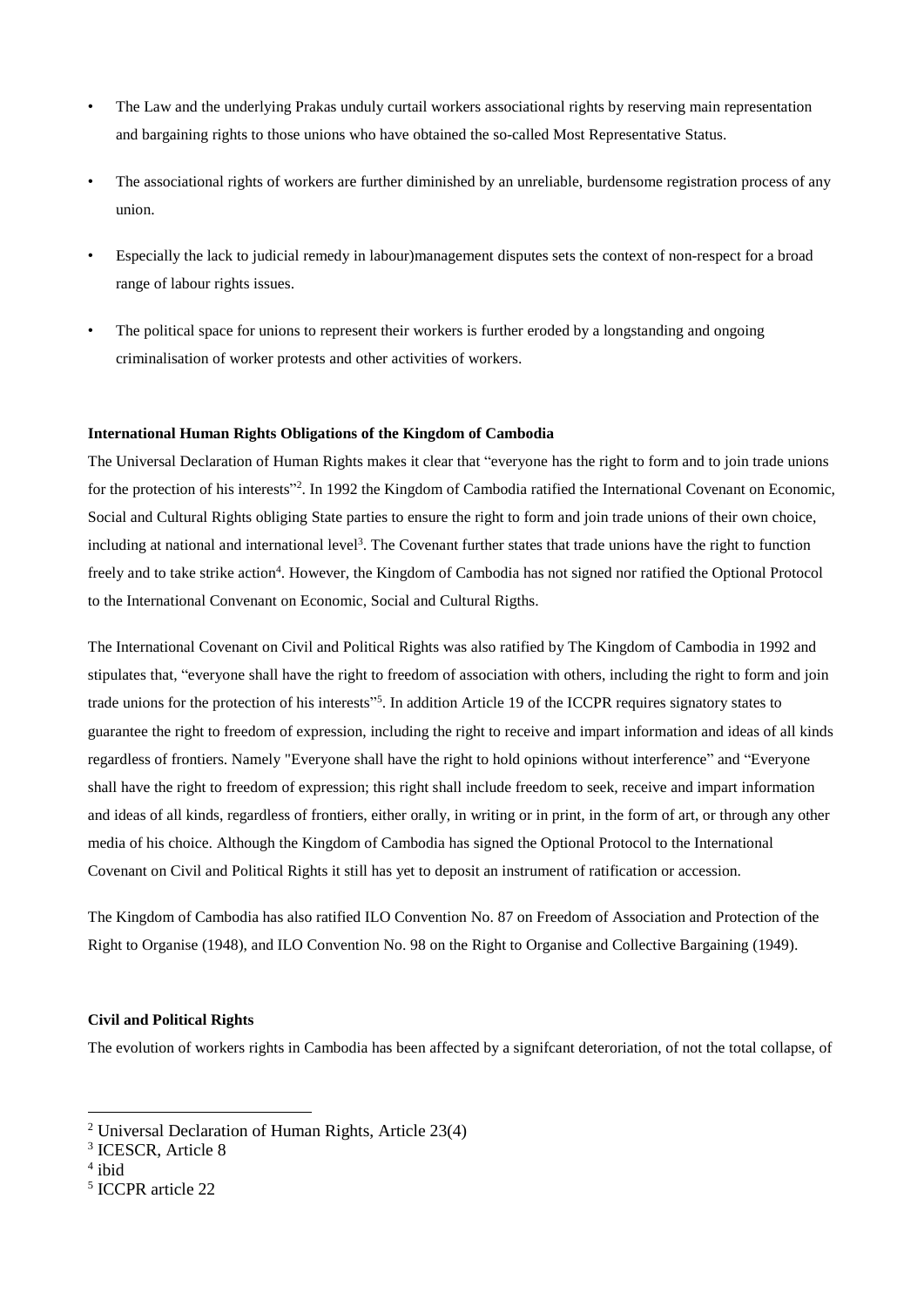broader civil and political rights in the country. The following evolutions are important to bear in mind and influence significantly labour rights of workers.

#### The 2015 Amendment on the Law on Associations and NGOs (LANGO)

In 2015 the Government of Cambodia adopted an amended Law on Associations and NGOs (LANGO), severely restricting the political and public space accorded to NGOs and therefore restricts freedom of association and expression in violation of international human rights law. It can be misused politically to silence those who criticize government laws and policies. Amongst the concerning issues, the law requires mandatory registration for all domestic and international associations, unfettered ministerial discretion over registration and deregistration on vague grounds. All registered organizations are then required to maintain "political neutrality," which is not clearly defined. It also legalizes, as clearly seen in the last year, the control and censorship of activities of domestic and international associations and NGOs.

## Organisation told to leave

On the 23rd of August the US-funded National Democratic Institute (NDI) was told by the authorities to immediately cease its operations in Cambodia and close its office, alleging the organisation had failed to register under the above mentioned LANGO and had not paid taxes. International staff members of NDI were given seven days to leave the country. This is the first substantive closure of an organisation under the LANGO. This act has has been widely condemned by local and international civil society groups, UN experts and members of the international community, on the basis that it was designed for arbitrary use against specific organisations.

#### Attack on media:

The opposition-aligned Mohanokor radio station and the independent Voice of Democracy (VOD) were taken off the air along with provincial broadcasts of Radio Free Asia (RFA) and Voice of America (VOA) relayed by stations across the country. Until now at least 31 broadcasts relayed from Phnom Penh and 20 provinces have been ordered to close by the authorities vague grounds. RFA and VOA also face arbitrary and targeted licensing and tax investigations which could force their complete closure.

The independent English-language newspaper, The Cambodia Daily, which has operated for 24 years, was forced to close on the 4th of September. Three weeks prior to the close down the authorities accused the newspaper for not have paid taxes mounting US\$6.3 million and gave the newspaper an ultimatum: pay or close. The Cambodia Daily is an independent outlet renowned for critical investigative reporting on sensitive topics such as corruption, waste, environmental issues and land rights.

#### Arrest of opposition party leader Kem Sokha and the dissolution of the main opposition party

Kem Sokha, Cambodia's opposition leader and President of the National Rescue Party (CNRP) was arrested on the 3rd of September (12.30 am) over allegations of treason, with Prime Minister Hun Sen accusing him of conspiring with the United States to oust his regime. In a startling escalation in an already deteriorating political climate, the premier claimed the government had "no choice" but to detain the CNRP leader, who was arrested together with eight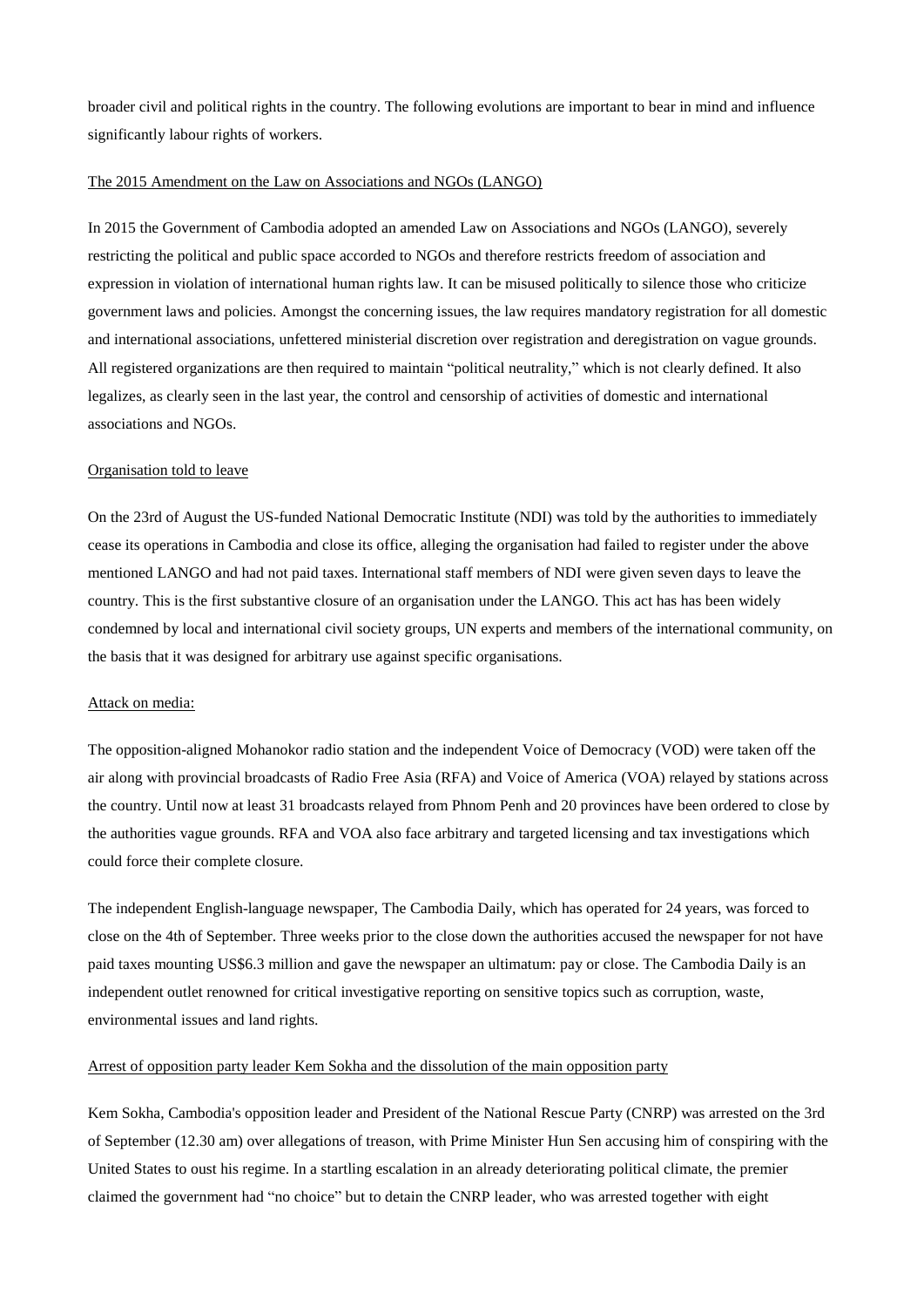bodyguards during a raid on his home. Kem Sokha was taken into custody by more than 100 police and sent almost 200 kilometres away to a prison near the Vietnamese border. He has now been charged with treason. Subsequently his party was dissolved based on new legislation that prevents party leaders from holding a criminal conviction. 118 of CNRP's members have been barred from taking part in politics for five years. In reality all this means that the current regime efficiently removed the only party in Cambodia able to challenge them in the 2018 election.

## **General Issues with the Trade Union Law**

The Trade Union Law, enacted since 2016, is inconsistent with fundamental principles of freedom of association.

The requirement of "most representative status" (MRS) and the restrictions placed on unions that do not have MRS is one of the key problems with the law. According to Article 54 of the Trade Union Law, unions are prohibited from bargaining collectively or seeking government mediation to resolve disputes. In addition, the law has been implemented in ways that workers who are members of unions that do not have MRS have been increasingly unable to use the Arbitration Council to resolve disputes, as the Ministry of Labor has refused to refer cases involving non-MRS unions to the Arbitration Council. The Council is an indispensable tool in ensuring prompt, fair adjudication of alleged worker rights violations. It is imperative that access to the Arbitration Council be immediately restored without delay.

More broadly, the ILO's review noted significant problems with the Trade Union Law. Freedom of association cannot be fully achieved in Cambodia without a revision of the Trade Union Law, and the Prakas in consultation with the ILO, and in a manner that renders it consistent with Convention ILO 87 and 98. The Ministry's October 16 statement suggests that the government will draft a Prakas that would allow minority unions to represent their members in "collective labor disputes"; this Prakas could be a positive step, but the Trade Union Law will need to be revised in order to create a permanent solution.

## **Issues with the Union Registration**

Since the passage of the Trade Union Law, the registration process has imposed bureaucratic, burdensome and complicated requirements that create inappropriate obstacles to workers' ability to form unions. Furthermore, union registration has been implemented in a discriminatory manner, with irrelevant issues, such as typos or grammatical mistakes, being used to arbitrarily deny registration to legitimate unions. One example of the inappropriate obstacles to registration is that in order to register new unions, workers must submit the names, National Social Security Fund (NSSF) identification numbers, addresses and phone numbers of all the union's members, and those of their parents, spouses and children as well.

Especially, the issuance of Prakas 249 on Registration of Worker Organizations Trade Unions and Employer Associations further grants authorities excessive discretionary control over trade unions registration, creating an environment that is conducive to arbitrary and overly formalistic refusal of registration.

Article 14 of the TUL does not permit unregistered unions to carry out their operations, while Article 1 of the abovementioned Prakas, provides that only registered trade unions and workers organizations have legal personality and status. This denial of legal personality prior to registration, impacts on unions ability to appeal against denial of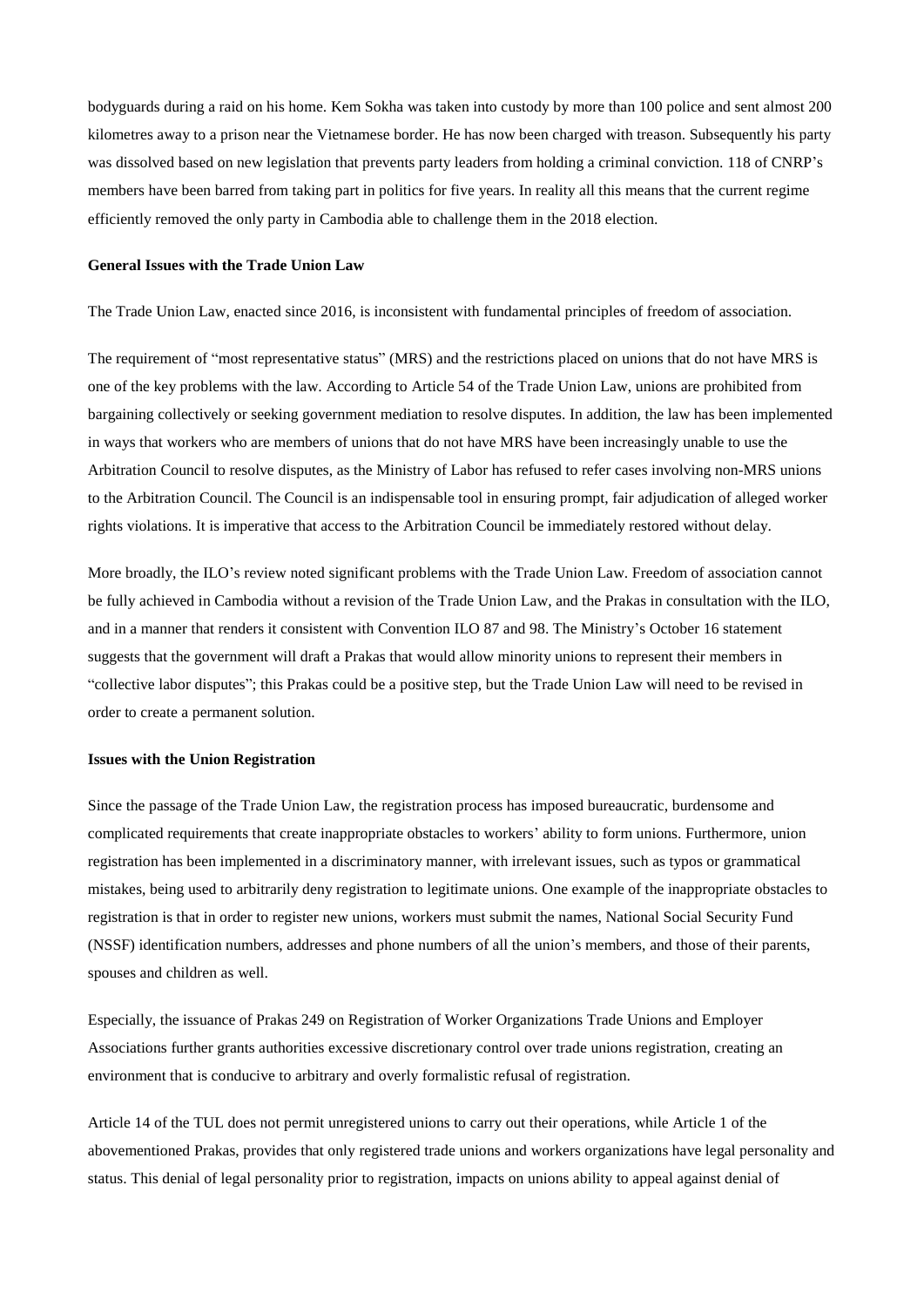registration and violates international law norms, requiring a system of notification, rather than permission to register a union.

Also, the requirement in said law and Prakas for trade union leaders to be literate, and be able to read and write Khmer; and also, to never have been convicted of a criminal offence seems incoherent with International Standards including the ICCPR and ICESCR. This poses a significant restriction for garment workers in a country where access to formal education is uneven, and strikes and protests are often met with criminal prosecutions.

These requirements place a substantial burden, but also actively chill, the exercise of associational rights, as both ordinary workers and union leaders may rightly fear that submitting such personal information may expose both themselves and their family members to retaliation by employers and/or state authorities. The government should not only reform the law by adopting a quick and simple registration process that is consistent with core ILO conventions and the government's commitment, but should also promptly respond to the backlog of pending applications using fair, objective criteria when deciding whether to grant registration.

Unions or employer associations are required to meet onerous reporting requirements, which include annual financial statements and activity reports, bank account details and updating of any of the information required for registration. In the Garment Industry, the provisions requiring updated information on accounts, are unduly, since union membership is constantly changing, and the control exercised in these provisions exceeds the more standard labor obligation to submit periodic reports. The requirement that unions annually turn over a list of all their activities, is similarly unduly intrusive and violates the right to freedom of association. Legitimate Trade Unions are often unable to meet the demanding reporting requirements, leaving the possibility for the Ministry of Interior to request reports to harass associations, obstruct their work or even suspend or deregister, thus severely restricting the freedom of association.

A number of other provisions of the Trade Union Law, in combination with the restrictions noted above, make many associational activities practically illegal. Articles 12 and 13 of the law stipulate a number of requirements for registering and governing unions that violate freedom of association. In order to elect or reelect officers, establish or amend bylaws, or approve strikes, labor organizations - no matter their size - must convene a meeting attended by a majority of their rank- and- file members – a clearly unreachable requirement that, in effect, prohibits basic union activities.

#### **The proposed Labour Dispute Procedure Law**

The central device of the Kingdom of Cambodia to increasing access to justice for workers was the establishment of an alternative dispute resolution mechanism, the Arbitration Council, specifically dedicated to labor rights. However, the provisions contained in the Trade Union Law have not had the effect of enabling workers access to a legal remedy.

Article 54 of TUL (see also supra) states that only union members with Most Representative Status ("MRS") have the right to collective dispute resolution through the Arbitration Council. To obtain this status the TUL outlines several requirements, including obtaining a registration certificate and getting support of at least 30 percent or more of the total workers in the workplace.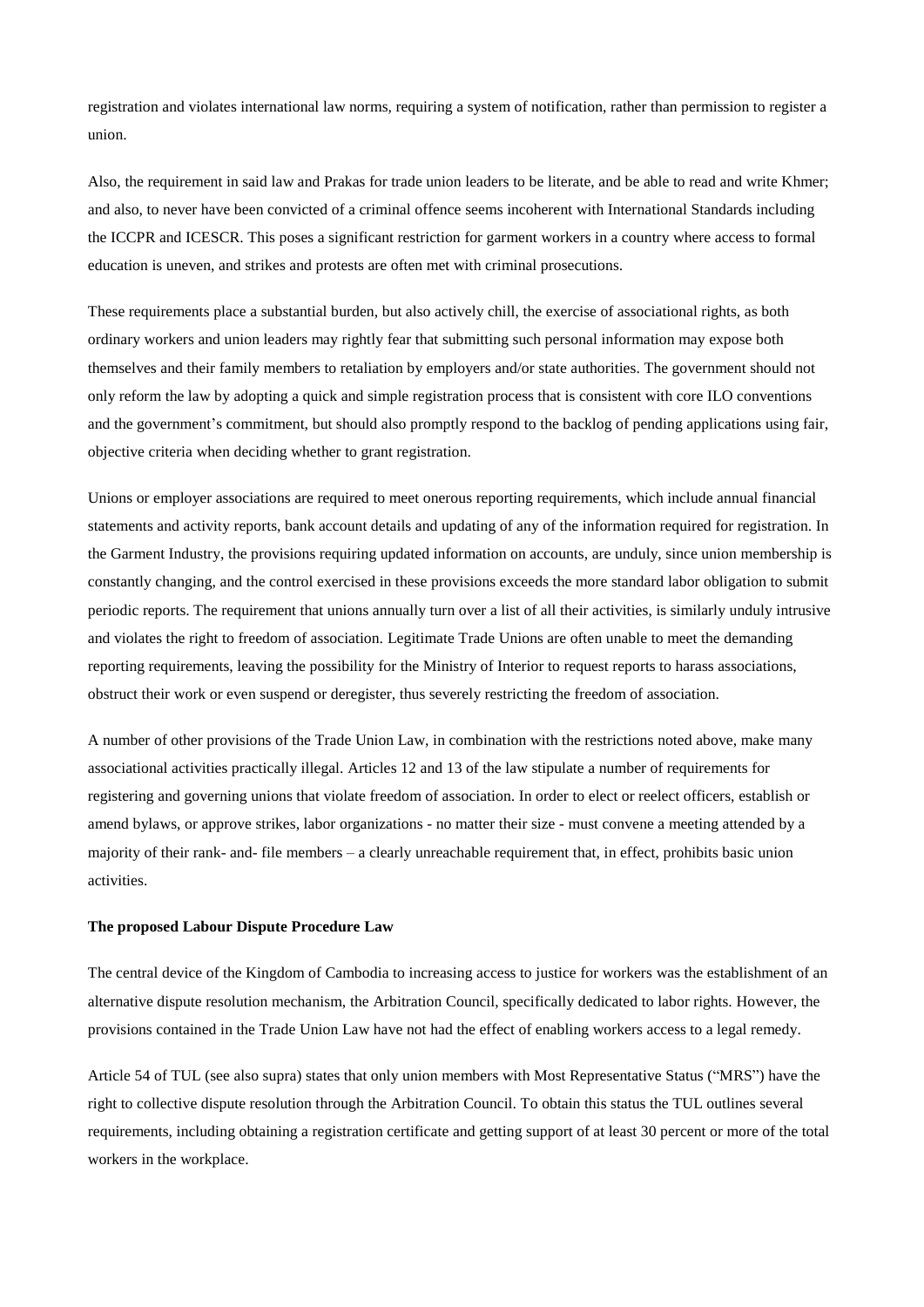These registration requirements have put great pressure on unions to obtain MRS. It is difficult for unions to meet registration requirements because the registration certificate is notoriously difficult to attain; and it is often logistically challenging to obtain the support of 30 percent of the workers. For instance, many garment companies have workers spread out over many buildings and sections which makes it difficult to obtain votes

In fact, access to dispute resolution mechanisms to vindicate workers' rights has decreased since the adoption of the Trade Union Law. According to the Arbitration Council report, 338 cases were brought to the Council in 2015, and 248 in 2016. Since the adoption of the Trade Union Law in 2016, there has been a noticeable drop to only 8 cases per month. The caseload has continued to decrease, falling down to only 5 cases in the last 5 months in 2018. There is no labor court in Cambodia, therefore, failure to obtain MRS means that the only other legal avenue available for unions is the national courts.

Even if access to the Arbitration Council were to be restored, still key improvements should be made to the dispute resolution process reliable and effective. In addition to ensuring access for all unions to the Arbitration Council as described above, would be to make Arbitration Council decisions binding. At present, the decisions are only binding if neither party objects, decreasing their effectiveness. Making all decisions binding would significantly improve labor law enforcement in Cambodia. The most efficient avenue to achieve this would be a private memorandum of understanding between Garment Manufacturers Association in Cambodia (GMAC) and the unions, witnessed by the ILO. It could also be achieved through legislation. However, given the current political climate this does not seem like a viable option now.

#### **Criminalization of worker protest**

In January 2014, in the wake of a violent assault by Cambodian security forces on workers who were protesting for higher wages, 170 factories authorized the Garment Manufacturers Association in Cambodia (GMAC) to file a criminal complaint against the leaders of six major union bodies. Given the well-documented lack of independence of the Cambodian judiciary, the Cambodian government has been able to use this criminal complaint as a pretext to place restrictions on the union leaders' mobility and strategically call them in for questioning as a form of intimidation at key moments.

## **Recommendations**

We therefore call on the Kingdom of Cambodia to:

## **Repeal the Law on NGOs.**

### **Review the Trade Union law, the prakas and practice:**

• Enable a process of registering the most representative union for the purpose of collective bargaining and reviewing the law and prakas to align it with international standards;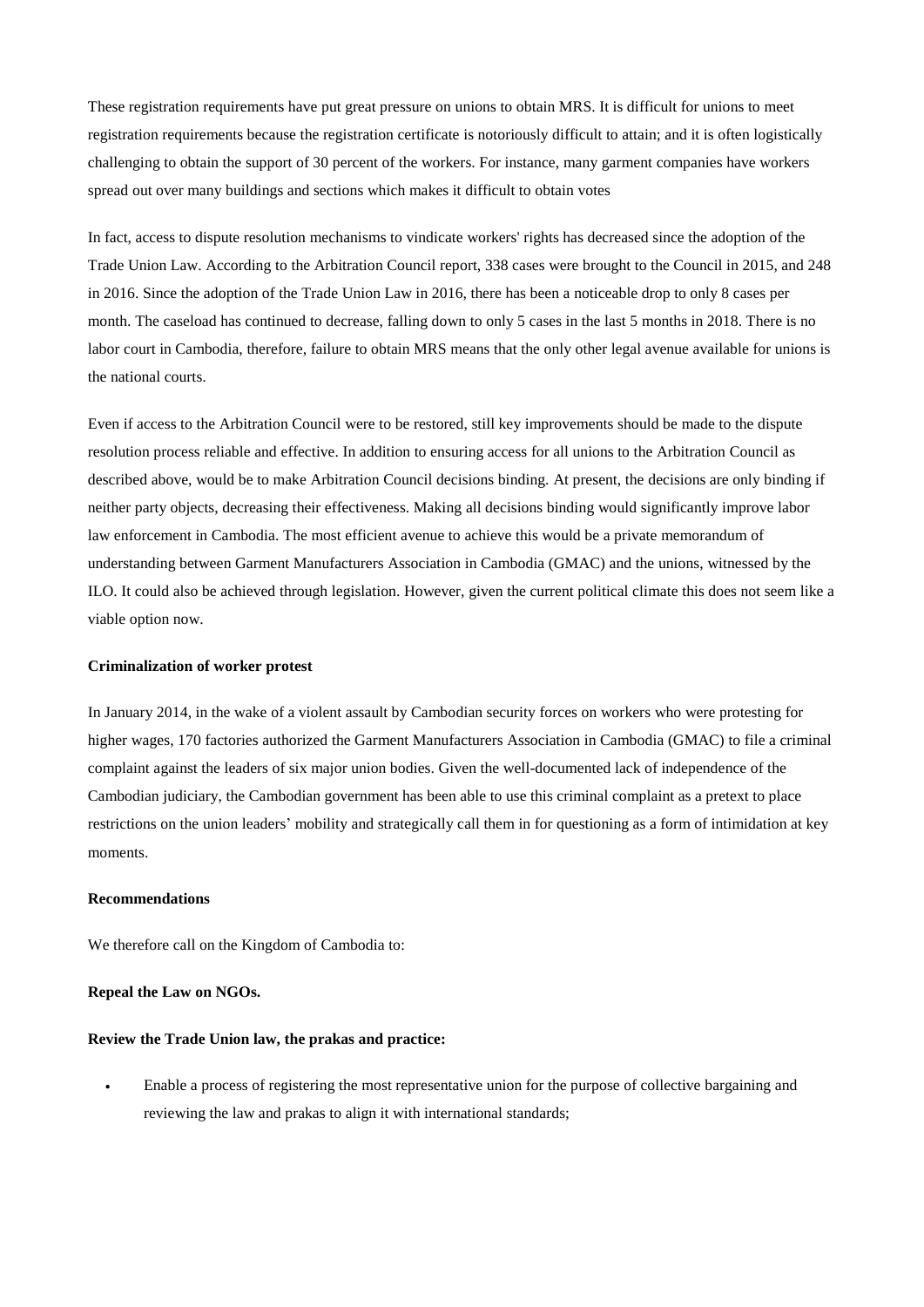• adjust the union registration procedure to make it more transparent and effective and to guarantee the associational rights and freedoms of workers in Cambodia and address the backlog of pending applications including but not limited to:

- Prior authorization requirements should be removed and replaced with a system of prior notification, which provides that a certificate will be provided upon submission of the information listed.
- Provisions and onerous conditions limiting unions ability to operate prior and during the registration process, should be removed.
- Remove prerequisites that require union leaders to be literate and provide family background information.
- Remove from TUL and Prakas, the penalty of suspension, fine or dissolution for failure to meet reporting requirements

# **Work to restore and strengthen the Arbitration Council (AC) as a mean to resolve industrial disputes by:**

- Allow minority unions to represent members in collective labor disputes by removing Article 54 of the New Trade Union Law (see also recommendations on the Arbitration Council)
- Restoring access to dispute resolution by the AC, by directing the Ministry of Labor to resume referring cases brought by all unions to the AC;
- Allow workers to choose their own representative for dispute resolution.
- Allow individual dispute to have anaccess to the Arbitration Council.
- Ensuring workers are protected from any reprisal or prejudicial action and have easy access to conciliation and arbitration for any unresolved grievances;
- Allowing trade unions to freely conduct legitimate industrial actions, particularly if a dispute is long- running;
- Revocation of the draft Law on Labor Dispute Adjudication Procedures
- Moving towards making all AC decisions binding;

## **Remove the politically motivated cases against key trade union leaders defenders, notably:**